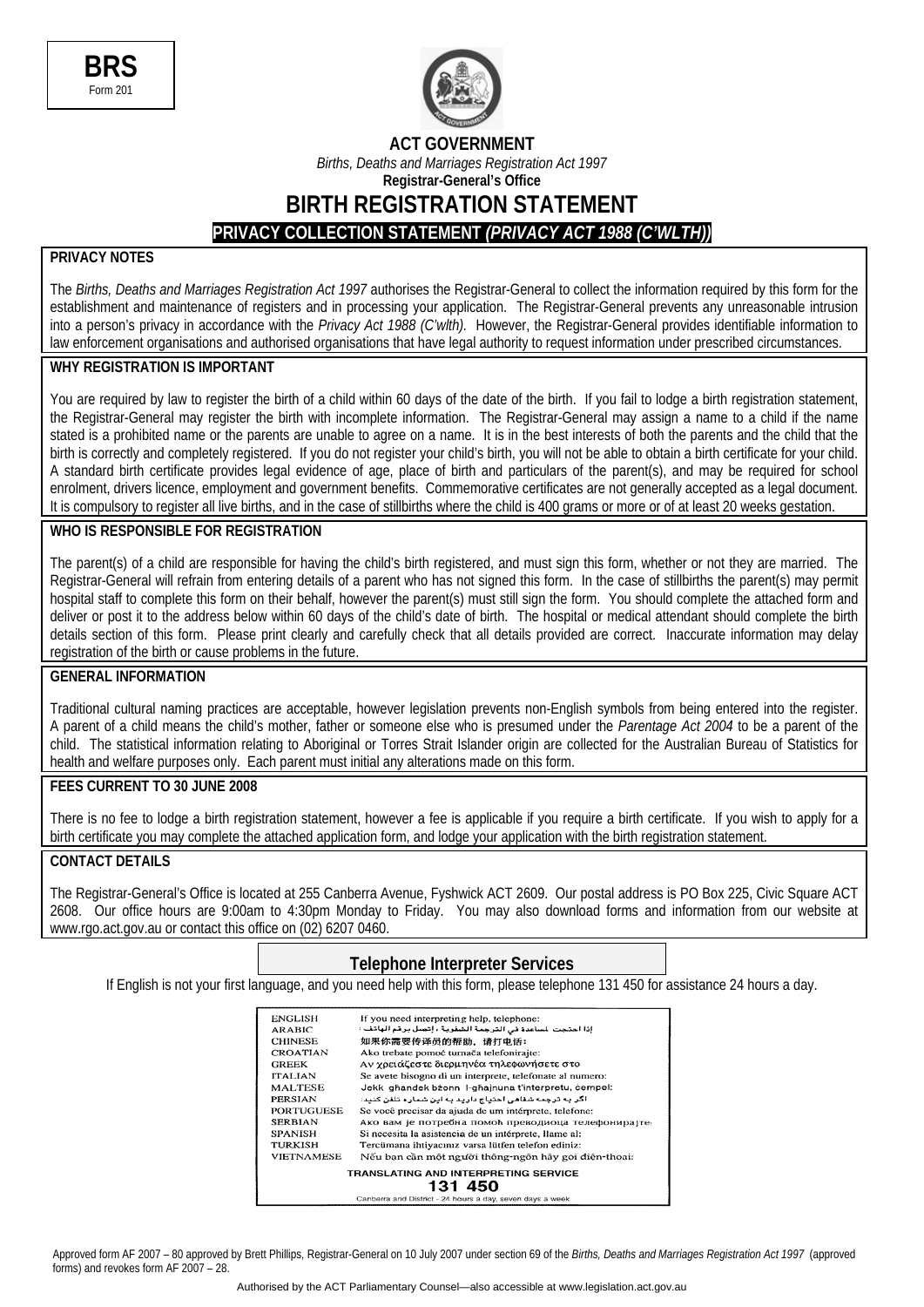| Application No<br>BIRTH CERTIFICATE ORDER FORM<br>It is not compulsory to order a birth certificate at the time a child's birth is registered.<br>If you order a commemorative package you will also receive a standard birth certificate.<br>For security purposes the example commemorative certificates below have been altered.<br>Full examples may be viewed in our office. Please select the type of certificate you wish to order.<br>Standard Birth Certificate   Commemorative Package   Commemorative Certificate Only<br>Type of Commemorative Certificate:<br>Bluebell $\Box$ Year 2000 $\Box$<br>Clowns<br>Canberra $\Box$<br>Capital<br>Blue Bunny $\Box$ Pink Bunny $\Box$ Teddy Bears $\Box$ |  |                                                                                         |             |               |                  | Duck $\Box$                    |          |
|---------------------------------------------------------------------------------------------------------------------------------------------------------------------------------------------------------------------------------------------------------------------------------------------------------------------------------------------------------------------------------------------------------------------------------------------------------------------------------------------------------------------------------------------------------------------------------------------------------------------------------------------------------------------------------------------------------------|--|-----------------------------------------------------------------------------------------|-------------|---------------|------------------|--------------------------------|----------|
| <b>BIRTH CERTIFICAT</b>                                                                                                                                                                                                                                                                                                                                                                                                                                                                                                                                                                                                                                                                                       |  |                                                                                         |             |               | Girth Certifical |                                |          |
| Certificate Type                                                                                                                                                                                                                                                                                                                                                                                                                                                                                                                                                                                                                                                                                              |  | Child's Full Name                                                                       |             | Date of Birth | Quantity         | Price                          | Amount   |
| Standard Certificate only                                                                                                                                                                                                                                                                                                                                                                                                                                                                                                                                                                                                                                                                                     |  |                                                                                         |             |               |                  | \$35.00                        | \$       |
| Canberra                                                                                                                                                                                                                                                                                                                                                                                                                                                                                                                                                                                                                                                                                                      |  |                                                                                         |             |               |                  | \$49.00                        | \$       |
| Capital                                                                                                                                                                                                                                                                                                                                                                                                                                                                                                                                                                                                                                                                                                       |  |                                                                                         |             |               |                  | \$49.00                        | \$       |
| Bluebell                                                                                                                                                                                                                                                                                                                                                                                                                                                                                                                                                                                                                                                                                                      |  |                                                                                         |             |               |                  | \$49.00                        | \$       |
| <b>Year 2000</b>                                                                                                                                                                                                                                                                                                                                                                                                                                                                                                                                                                                                                                                                                              |  |                                                                                         |             |               |                  | \$49.00                        | \$       |
| Clowns                                                                                                                                                                                                                                                                                                                                                                                                                                                                                                                                                                                                                                                                                                        |  |                                                                                         |             |               |                  | \$49.00                        | \$       |
| <b>Blue Bunny</b>                                                                                                                                                                                                                                                                                                                                                                                                                                                                                                                                                                                                                                                                                             |  |                                                                                         |             |               |                  | \$49.00                        | \$       |
| Pink Bunny                                                                                                                                                                                                                                                                                                                                                                                                                                                                                                                                                                                                                                                                                                    |  |                                                                                         |             |               |                  | \$49.00                        | \$       |
| <b>Teddy Bears</b>                                                                                                                                                                                                                                                                                                                                                                                                                                                                                                                                                                                                                                                                                            |  |                                                                                         |             |               |                  | \$49.00                        | \$       |
| <b>Duck</b>                                                                                                                                                                                                                                                                                                                                                                                                                                                                                                                                                                                                                                                                                                   |  |                                                                                         |             |               |                  | \$49.00                        | \$       |
| <b>Registered Post</b>                                                                                                                                                                                                                                                                                                                                                                                                                                                                                                                                                                                                                                                                                        |  | All certificates sent by mail attract a \$5.00 registered person to person postage fee. |             |               |                  | \$5.00                         | \$       |
| <b>TOTAL</b>                                                                                                                                                                                                                                                                                                                                                                                                                                                                                                                                                                                                                                                                                                  |  | Please ensure you add this fee to your payment.                                         |             |               |                  |                                | \$       |
| DETAILS OF APPLICANT                                                                                                                                                                                                                                                                                                                                                                                                                                                                                                                                                                                                                                                                                          |  |                                                                                         | Given names |               |                  |                                |          |
| Surname                                                                                                                                                                                                                                                                                                                                                                                                                                                                                                                                                                                                                                                                                                       |  |                                                                                         |             |               |                  |                                |          |
| Current residential address<br>Postal address if different from residential                                                                                                                                                                                                                                                                                                                                                                                                                                                                                                                                                                                                                                   |  |                                                                                         |             |               |                  |                                |          |
|                                                                                                                                                                                                                                                                                                                                                                                                                                                                                                                                                                                                                                                                                                               |  |                                                                                         |             |               |                  |                                |          |
|                                                                                                                                                                                                                                                                                                                                                                                                                                                                                                                                                                                                                                                                                                               |  |                                                                                         |             |               |                  |                                |          |
|                                                                                                                                                                                                                                                                                                                                                                                                                                                                                                                                                                                                                                                                                                               |  | Postcode                                                                                |             |               |                  |                                | Postcode |
| Daytime contact telephone number                                                                                                                                                                                                                                                                                                                                                                                                                                                                                                                                                                                                                                                                              |  | E-mail address                                                                          |             |               |                  | Reason certificate is required |          |
|                                                                                                                                                                                                                                                                                                                                                                                                                                                                                                                                                                                                                                                                                                               |  |                                                                                         |             |               |                  |                                |          |

| Relationship to child named on certificate |  | Signature |
|--------------------------------------------|--|-----------|
|                                            |  |           |

# **PAYMENT DETAILS**

| If you are applying by mail and payment is by credit card please complete the details below. Payment may be made by cash, credit<br>card, EFTPOS, money order or cheque, all cheques and money orders should be made payable to the Registrar-General. Applications<br>paid by personal cheque will be held for 7-10 working days for the cheque to clear. |  |           |                            |  |                    |  |
|------------------------------------------------------------------------------------------------------------------------------------------------------------------------------------------------------------------------------------------------------------------------------------------------------------------------------------------------------------|--|-----------|----------------------------|--|--------------------|--|
| Mastercard                                                                                                                                                                                                                                                                                                                                                 |  | Visa Card | Amount                     |  |                    |  |
| Card Number                                                                                                                                                                                                                                                                                                                                                |  |           |                            |  | <b>Expiry Date</b> |  |
| Name of Cardholder                                                                                                                                                                                                                                                                                                                                         |  |           | Signature of<br>Cardholder |  |                    |  |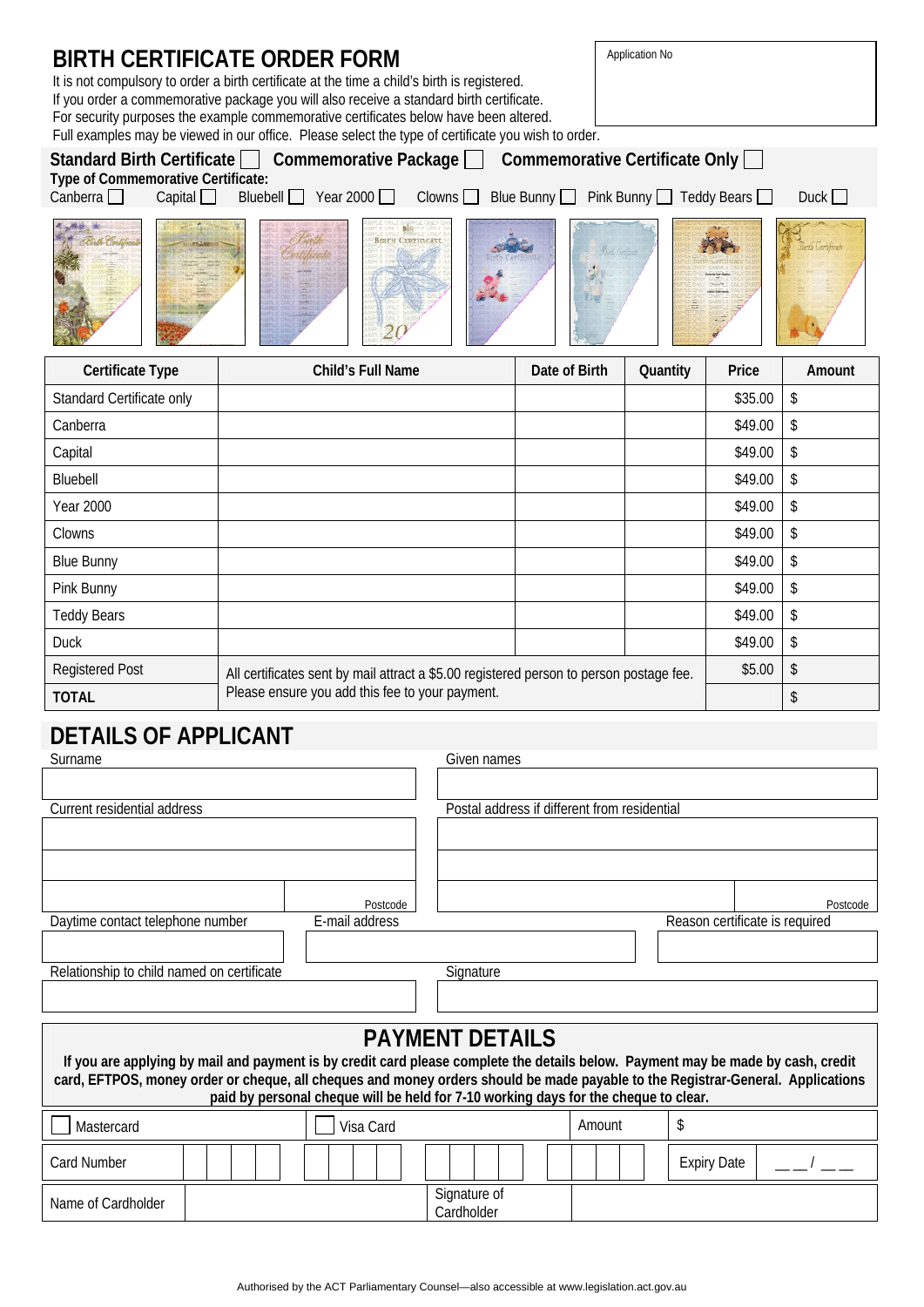Registration No

| ΒR<br>7  |  |
|----------|--|
| Form 201 |  |



Certificate Applied For (Office use Only) **Y / N** 

| <b>ACT GOVERNMENT</b> |  |
|-----------------------|--|
|-----------------------|--|

*Births, Deaths and Marriages Registration Act 1997*  **Registrar-General's Office**

**BIRTH REGISTRATION STATEMENT** 

# **DETAILS OF CHILD TO BE COMPLETED BY PARENT(S)**

Surname Given names

### **DETAILS OF CHILD TO BE COMPLETED BY HOSPITAL OR MEDICAL ATTENDANT** Date of birth Time of birth Sex If multiple birth (ie 1 of 2) Weight

|                                                       | am/pm                  | Οİ                                                          | grams |  |  |
|-------------------------------------------------------|------------------------|-------------------------------------------------------------|-------|--|--|
| Was child born alive?                                 | Gestation if not alive | Place of birth (name of hospital or address if other place) |       |  |  |
| Yes<br>No.                                            | weeks                  |                                                             |       |  |  |
| Medical practitioner, registered nurse or midwife     |                        | Other witnesses present at the birth                        |       |  |  |
| Dr/Rn/Rm                                              |                        |                                                             |       |  |  |
| DETAILS OF MOTHER □ PARENT □ AT TIME OF CHILD'S BIRTH |                        |                                                             |       |  |  |
| <b>Surname</b>                                        |                        | Maiden name/former surname if any                           |       |  |  |
|                                                       |                        |                                                             |       |  |  |

| Given names in full                                                                                                           | Date of birth<br>Occupation          |
|-------------------------------------------------------------------------------------------------------------------------------|--------------------------------------|
|                                                                                                                               |                                      |
|                                                                                                                               |                                      |
| Place of birth                                                                                                                | Residential address at time of birth |
| Suburb/Town                                                                                                                   |                                      |
| State/Country                                                                                                                 |                                      |
| Aboriginal or Torres Strait Islander origin (for Australian Bureau of Statistics purposes only)                               |                                      |
| None □ Yes, Aboriginal origin □ Yes, Torres Strait Islander origin □ Yes, both Aboriginal and Torres Strait Islander origin   |                                      |
| Day time contact telephone number                                                                                             | Signature                            |
|                                                                                                                               |                                      |
|                                                                                                                               |                                      |
| DETAILS OF FATHER □ PARENT □ AT TIME OF CHILD'S BIRTH                                                                         |                                      |
| Surname                                                                                                                       | Former surname if any                |
|                                                                                                                               |                                      |
| Given names in full                                                                                                           | Date of birth<br>Occupation          |
|                                                                                                                               |                                      |
| Place of birth                                                                                                                | Residential address at time of birth |
| Suburb/Town                                                                                                                   |                                      |
| State/Country                                                                                                                 |                                      |
| Aboriginal or Torres Strait Islander origin (for Australian Bureau of Statistics purposes only)                               |                                      |
| None Strait Islander origin Strait Islander origin Strait Islander origin Strait Aboriginal and Torres Strait Islander origin |                                      |
| Day time contact telephone number                                                                                             | Signature                            |
|                                                                                                                               |                                      |